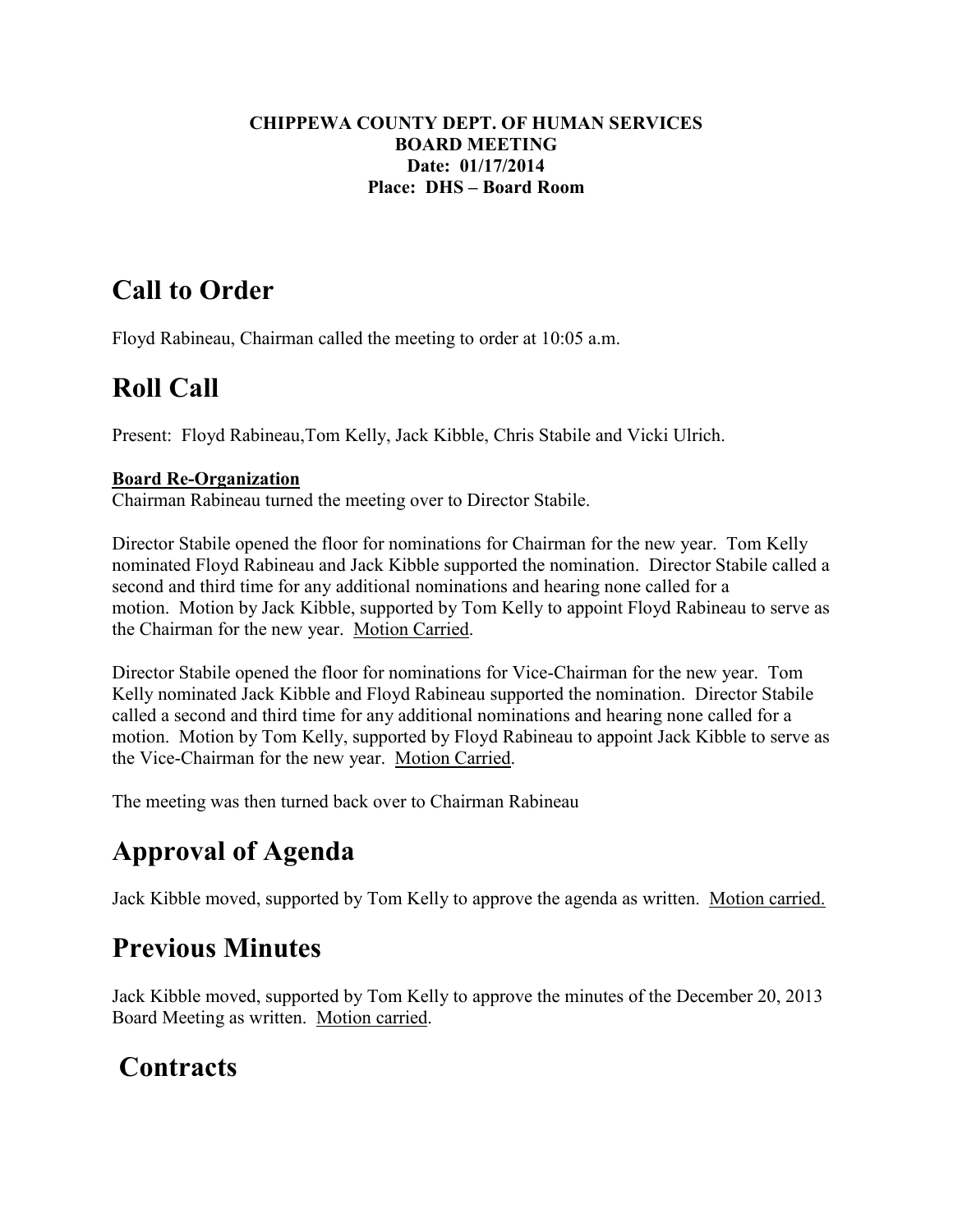None at this time.

# **County Budget Review**

**The County Budget was reviewed and discussed.** 

**Director Stabile advised that he has confirmed with Kelly Church that Chippewa DHS will be receiving the same annual budget as last year.** 

**Director Stabile further advised that it appears we have received another invoice for \$150.00 for MCSSA District 1 dues. However we have already paid this. Chris will be getting with Kristin Earl, once she returns to work and make sure these dues were paid and received by MCSSA.** 

#### **County Hospitalization**

#### **None**

# **County Director's Update**

Director Stabile gave an update on the PPACA and Medicaid Expansion, reading from a recent article that advises that Michigan has more than 1 million uninsured, the 12th – most in the country. Director Stabile reported that Mackinac County has the highest percentage per capita of medically uninsured, in the State. Chippewa County is 8th and Luce County is 14th. Of the top 15 Counties in the State – 9 of those counties are in the Upper Peninsula.

Director Stabile handed out information regarding the MCSSA Spring Conference Registration. Vicki Ulrich will assist with getting everyone registered. Just let her know whether or not you are going and/or bringing your spouse.

Director Stabile informed the Board that there have been some local meth lab busts here in Chippewa County and DHS is involved in most of these busts, because there are minor children involved.

Director Stabile advised that Jerome Caldwell, Jackson County DHS Director unexpectedly passed away this past Sunday, January 12th. Jerome was the picture of health and it is hard to believe that he is gone. He was a good man and will be missed.